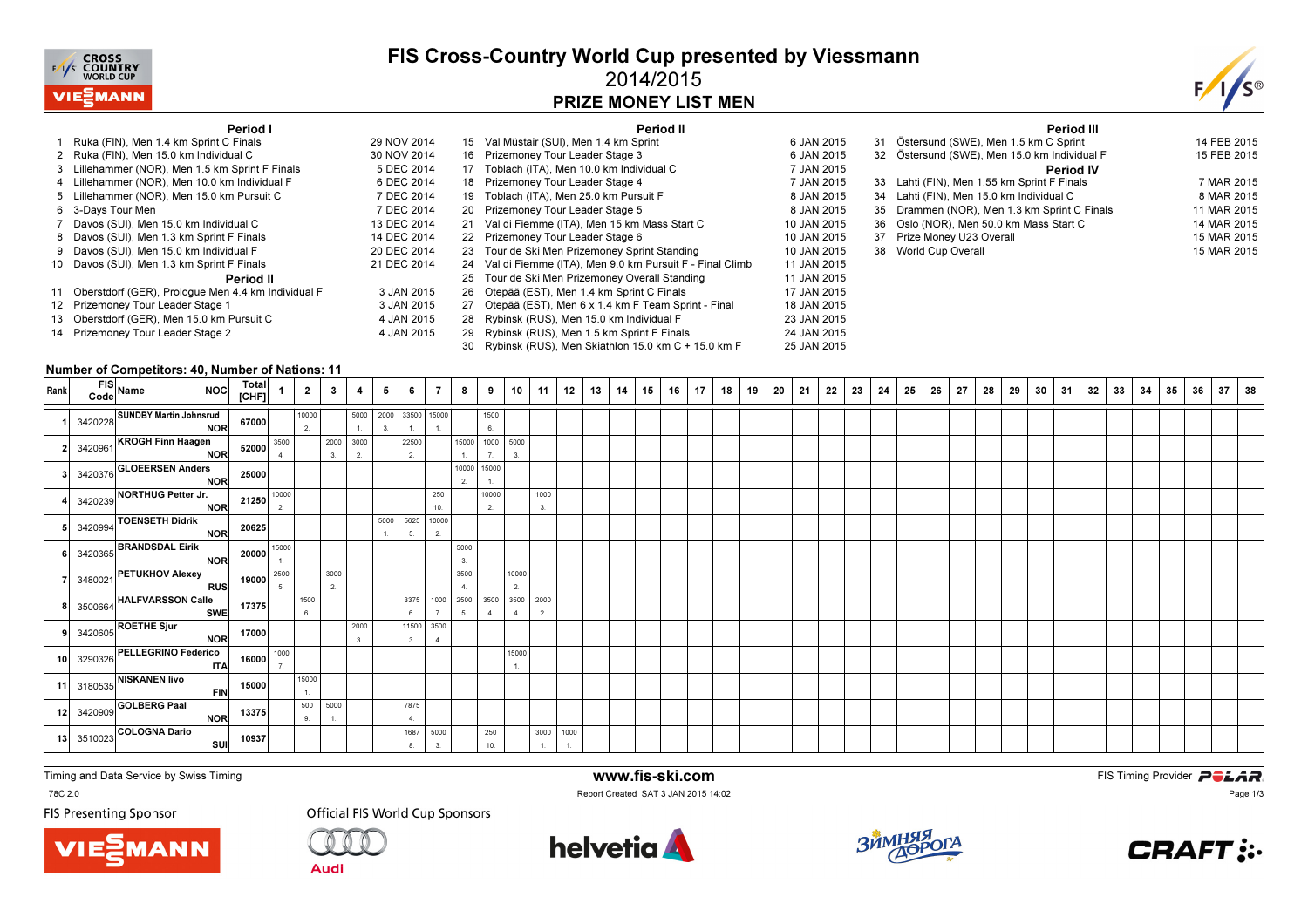

# FIS Cross-Country World Cup presented by Viessmann2014/2015

### PRIZE MONEY LIST MEN



| Rank            |            | FIS Name<br><b>NOC</b>                                                                            | Total<br>[CHF] | $\mathbf{1}$ | $\overline{2}$ | $\mathbf{3}$ | $\overline{4}$ | 5          | 6                      | $\overline{7}$ | 8          | 9            | 10         | 11 | 12 | 13 | 14 | 15 | 16 | 17 | 18 | 19 | 20 | 21 | 22 | 23 | 24 | 25 | 26 | 27 | 28 | 29 | 30 | 31 | 32 | 33 | 34 | 35 | 36 | 37 | 38 |
|-----------------|------------|---------------------------------------------------------------------------------------------------|----------------|--------------|----------------|--------------|----------------|------------|------------------------|----------------|------------|--------------|------------|----|----|----|----|----|----|----|----|----|----|----|----|----|----|----|----|----|----|----|----|----|----|----|----|----|----|----|----|
| 14              |            | 3421698 FOSSLI Sondre Turvoll<br>NOR                                                              | 7500           | 5000<br>3.   |                |              |                |            |                        |                |            |              | 2500<br>5. |    |    |    |    |    |    |    |    |    |    |    |    |    |    |    |    |    |    |    |    |    |    |    |    |    |    |    |    |
| 15              |            | 1344711 JAUHOJAERVI Sami<br><b>FIN</b>                                                            | 6500           |              | 5000<br>3.     |              |                |            |                        | 1500<br>6.     |            |              |            |    |    |    |    |    |    |    |    |    |    |    |    |    |    |    |    |    |    |    |    |    |    |    |    |    |    |    |    |
| 16              | 3420009    | JESPERSEN Chris Andre<br><b>NOR</b>                                                               | 5750           |              |                |              |                |            |                        | 750<br>8.      |            | 5000<br>3.   |            |    |    |    |    |    |    |    |    |    |    |    |    |    |    |    |    |    |    |    |    |    |    |    |    |    |    |    |    |
| 17              |            | 3420577 DYRHAUG Niklas<br><b>NOR</b>                                                              | 4625           |              | 3500<br>4.     |              |                |            | 1125<br>9.             |                |            |              |            |    |    |    |    |    |    |    |    |    |    |    |    |    |    |    |    |    |    |    |    |    |    |    |    |    |    |    |    |
| 18              |            | 3670007 POLTORANIN Alexey<br>KAZ                                                                  | 3000           |              |                |              |                | 3000<br>2. |                        |                |            |              |            |    |    |    |    |    |    |    |    |    |    |    |    |    |    |    |    |    |    |    |    |    |    |    |    |    |    |    |    |
| 19              | 3500015    | <b>RICHARDSSON Daniel</b><br><b>SWE</b>                                                           | 2500           |              |                |              |                |            |                        | 2500<br>5.     |            |              |            |    |    |    |    |    |    |    |    |    |    |    |    |    |    |    |    |    |    |    |    |    |    |    |    |    |    |    |    |
| 20 <sup>1</sup> |            | 1345875 GAILLARD Jean Marc<br><b>FRA</b>                                                          | 2500           |              |                |              |                |            |                        |                |            | 2500<br>5.   |            |    |    |    |    |    |    |    |    |    |    |    |    |    |    |    |    |    |    |    |    |    |    |    |    |    |    |    |    |
| 21              |            | 3480695 BESSMERTNYKH Alexander<br><b>RUS</b>                                                      | 2500           |              | 2500<br>5.     |              |                |            |                        |                |            |              |            |    |    |    |    |    |    |    |    |    |    |    |    |    |    |    |    |    |    |    |    |    |    |    |    |    |    |    |    |
| 22              | 3180053    | <b>HEIKKINEN Matti</b><br><b>FIN</b>                                                              | 2500           |              | 250<br>10.     |              |                |            | 2250<br>$\overline{7}$ |                |            |              |            |    |    |    |    |    |    |    |    |    |    |    |    |    |    |    |    |    |    |    |    |    |    |    |    |    |    |    |    |
| 23              | 3420798    | NORTHUG Tomas<br>NOR<br><b>HARVEY Alex</b>                                                        | 2250           | 750<br>8.    | 1000           |              |                |            | 563                    |                | 1500<br>6. |              |            |    |    |    |    |    |    |    |    |    |    |    |    |    |    |    |    |    |    |    |    |    |    |    |    |    |    |    |    |
|                 | 24 3100110 | CAN                                                                                               | 1563           | 1500         | 7.             |              |                |            | 10.                    |                |            |              |            |    |    |    |    |    |    |    |    |    |    |    |    |    |    |    |    |    |    |    |    |    |    |    |    |    |    |    |    |
| 25              |            | 3481539 USTIUGOV Sergey<br><b>RUS</b>                                                             | 1500           | 6.           |                |              |                |            |                        |                |            |              | 1500       |    |    |    |    |    |    |    |    |    |    |    |    |    |    |    |    |    |    |    |    |    |    |    |    |    |    |    |    |
| 26              |            | 3500259 JOENSSON Emil<br>SWE<br>3180221 JYLHAE Martti                                             | 1500           |              |                |              |                |            |                        |                | 1000       |              | 6.         |    |    |    |    |    |    |    |    |    |    |    |    |    |    |    |    |    |    |    |    |    |    |    |    |    |    |    |    |
| 27              |            | <b>FIN</b><br>TAUGBOEL Haavard Solaas                                                             | 1000           |              |                |              |                |            |                        |                | 7.         |              | 1000       |    |    |    |    |    |    |    |    |    |    |    |    |    |    |    |    |    |    |    |    |    |    |    |    |    |    |    |    |
| 28              | 3421754    | <b>NOR</b><br>3420199 OESTENSEN Simen Haakon                                                      | 1000           |              | 750            |              |                |            |                        |                |            |              | 7.         |    |    |    |    |    |    |    |    |    |    |    |    |    |    |    |    |    |    |    |    |    |    |    |    |    |    |    |    |
| 29              |            | <b>NOR</b>                                                                                        | 750            |              | 8.             |              |                |            |                        |                | 750        |              |            |    |    |    |    |    |    |    |    |    |    |    |    |    |    |    |    |    |    |    |    |    |    |    |    |    |    |    |    |
|                 |            | $30\Big  3190255\overline{\Big  \text{GROS Baptiste}}$<br><b>FRA</b><br>3190111 MANIFICAT Maurice | 750            |              |                |              |                |            |                        |                | 8.         | 750          |            |    |    |    |    |    |    |    |    |    |    |    |    |    |    |    |    |    |    |    |    |    |    |    |    |    |    |    |    |
| 31              |            | FRA<br>3480280 MORILOV Nikolay                                                                    | 750            |              |                |              |                |            |                        |                |            | $\mathbf{a}$ | 750        |    |    |    |    |    |    |    |    |    |    |    |    |    |    |    |    |    |    |    |    |    |    |    |    |    |    |    |    |
| 32              |            | RUS<br>3481161 BELOV Evgeniy                                                                      | 750            |              |                |              |                |            |                        |                |            | 500          | 8.         |    |    |    |    |    |    |    |    |    |    |    |    |    |    |    |    |    |    |    |    |    |    |    |    |    |    |    |    |
| 33              |            | <b>RUS</b><br>3480013 VYLEGZHANIN Maxim                                                           | 500            |              |                |              |                |            |                        | 500            |            | 9.           |            |    |    |    |    |    |    |    |    |    |    |    |    |    |    |    |    |    |    |    |    |    |    |    |    |    |    |    |    |
| 34              |            | <b>RUS</b>                                                                                        | 500            |              |                |              |                |            |                        | 9.             |            |              | 500        |    |    |    |    |    |    |    |    |    |    |    |    |    |    |    |    |    |    |    |    |    |    |    |    |    |    |    |    |
| 35              |            | 3480436 KRIUKOV Nikita<br>RUS                                                                     | 500            |              |                |              |                |            |                        |                |            |              | 9.         |    |    |    |    |    |    |    |    |    |    |    |    |    |    |    |    |    |    |    |    |    |    |    |    |    |    |    |    |

Timing and Data Service by Swiss Timing

**VIEZMANN** 

\_78C 2.0

**FIS Presenting Sponsor** 



**Audi** 



www.fis-ski.com

Report Created SAT 3 JAN 2015 14:02



**m**<br>FIS Timing Provider<br>F<sup>14:02</sup>



Page 2/3